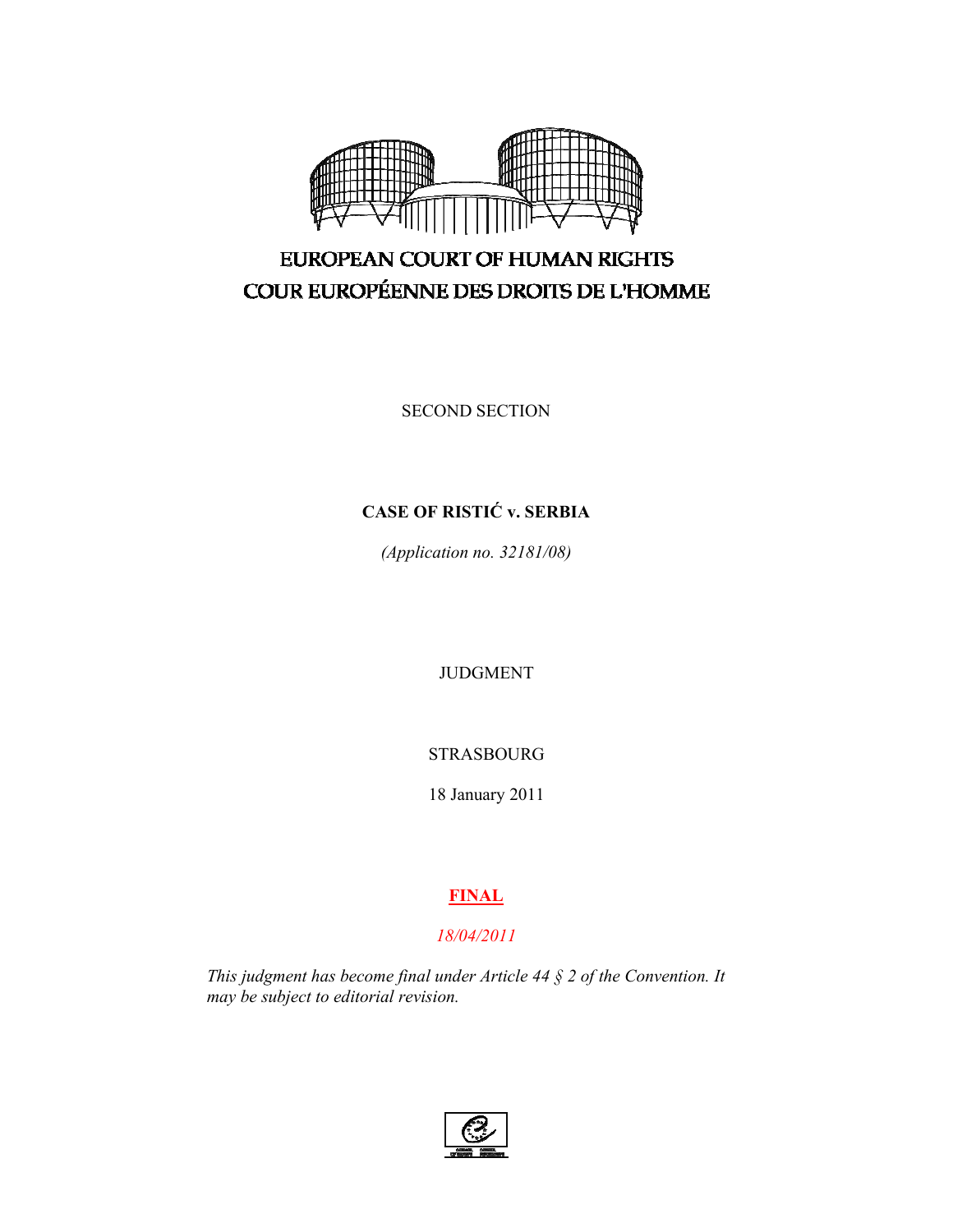#### **In the case of Ristić v. Serbia,**

The European Court of Human Rights (Second Section), sitting as a Chamber composed of:

 Françoise Tulkens, *President,*  Danutė Jočienė, Dragoljub Popović, András Sajó, Nona Tsotsoria, Kristina Pardalos, Guido Raimondi, *judges,* 

and Stanley Naismith, *Section Registrar,*

Having deliberated in private on 14 December 2010,

Delivers the following judgment, which was adopted on that date:

#### PROCEDURE

1. The case originated in an application (no. 32181/08) against the Republic of Serbia lodged with the Court under Article 34 of the Convention for the Protection of Human Rights and Fundamental Freedoms ("the Convention") on behalf of the two Serbian nationals, Ms Jovana Ristić and Mr Nikola Ristić ("the applicants"), by their mother, on 26 June 2008.

2. The applicants were represented by Mr M. Baratović, a lawyer practising in Belgrade. The Serbian Government ("the Government") were represented by their Agent, Mr S. Carić.

3. The President of the Chamber gave priority to this application in accordance with Rule 41 of the Rules of Court.

4. The applicants complained about the excessive length of the criminal proceedings, relating to their father's failure to pay the child maintenance awarded.

5. On 24 March 2009 the President of the Second Section decided to give notice of the application to the Government. Applying Article 29 § 3 of the Convention, it was also decided to examine the merits of the application at the same time as its admissibility.

## THE FACTS

#### I. THE CIRCUMSTANCES OF THE CASE

6. The applicants were born in 1992 and 1996 respectively and live in Belgrade.

7. The facts of the case, as submitted by the parties, may be summarised as follows.

8. On 28 December 2000 the Third Municipal Court (*Treći opštinski sud*) in Belgrade dissolved the marriage between the applicants' parents and ordered their father (hereinafter "the defendant") to pay each of them 25% of his monthly income in child maintenance.

9. On 27 June 2001 this judgment became final.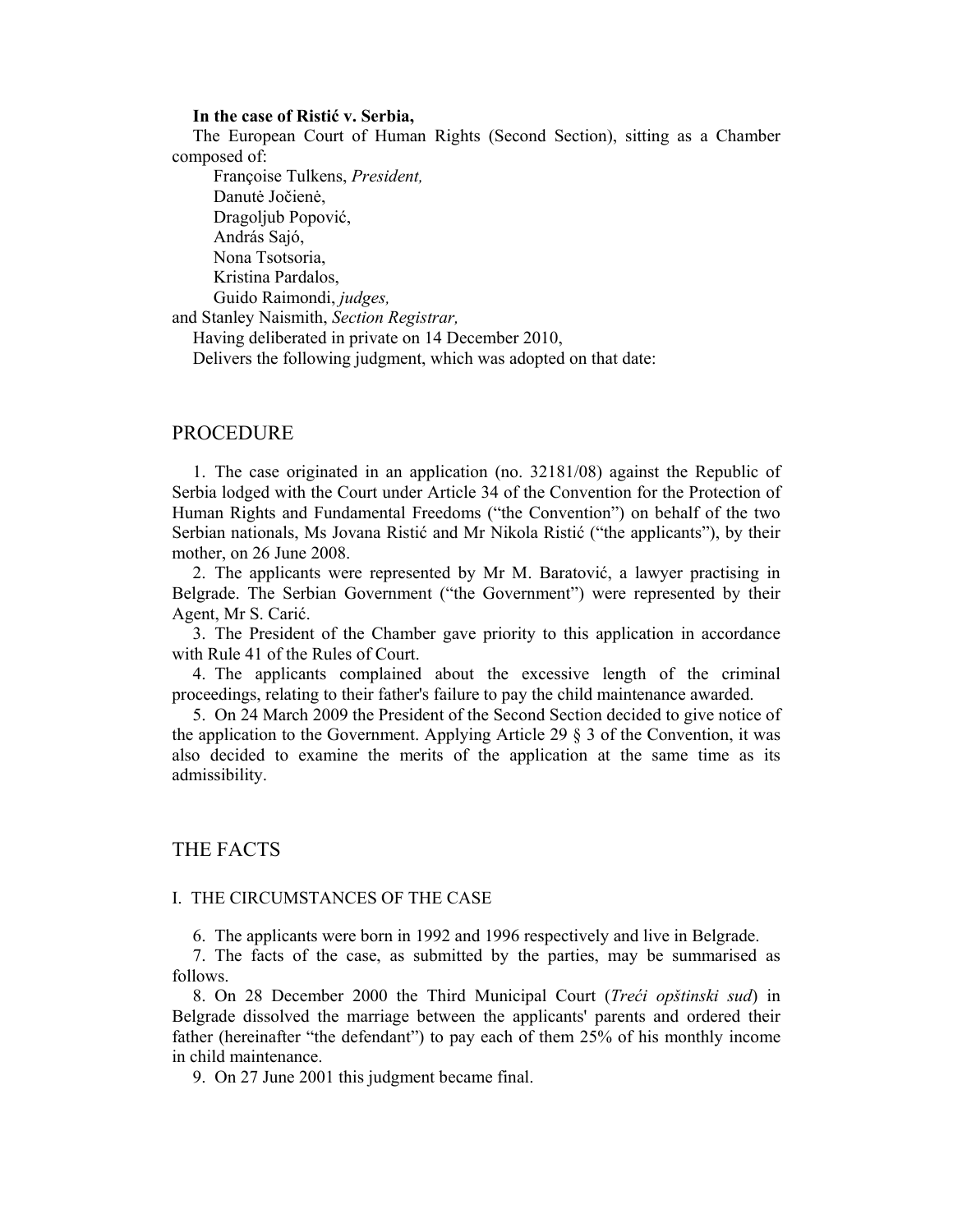10. On 2 April 2003 the applicants' mother filed a criminal complaint against the defendant, alleging his failure to pay the child maintenance awarded.

11. On 13 May 2003 the Third Municipal Public Prosecutor's Office requested the opening of the investigation.

12. On 29 May 2003, in the course of the preliminary proceedings before the Third Municipal Court, the applicants' mother, acting on behalf of the applicants, sought payment of the child maintenance accrued on the bases of the judgment adopted on 28 December 2000 (i.e. submitted a "civil-party complaint"; "*podnela predlog za ostvarivanje imovinsko-pravnog zahteva*").

13. On 14 July 2003 the Third Municipal Public Prosecutor's Office formally indicted the defendant in this respect.

14. The first hearing scheduled for 9 December 2003 was adjourned.

15. Between March 2004 and April 2005 two hearings were held whilst another three hearings were adjourned on various procedural grounds.

16. On 25 April 2005 the Third Municipal Court decided to consider the applicants' civil complaint on the merits and requested an expert opinion in respect of the amount of accrued maintenance between January 2001 and June 2005.

17. The expert produced his report on 7 July 2005.

18. Between August 2005 and October 2006, four hearings were adjourned either because of the failure of the defendant's lawyer to appear before the court or the court's failure to summon him properly.

19. In view of a possibility of settling the problem with the defendant, the applicants' legal representative requested the court to grant a short adjournment of the hearing of 22 November 2006. The court rescheduled the hearing for 8 December 2006.

20. Between December 2006 and October 2007, another two hearings were held whilst three hearings were adjourned on procedural grounds, one of them because of the presiding judge's "other commitments" (*zbog sprečenosti*).

21. In a letter of 11 September 2007, addressed to the President of the Third Municipal Court, the applicants alleged that the presiding judge had herself indicated that she "did not know what to do with the case" and would gladly be replaced by another judge.

22. On 22 November 2007 the Third Municipal Court requested an updated version of the expert's opinion.

23. The expert submitted his report on 8 January 2008.

24. The court served this report on the parties at the hearing of 8 February 2008, which was adjourned to allow them to submit their written comments.

25. The hearing scheduled for 6 March 2008 was adjourned because the prosecutor and the applicants' representative had failed to appear, and re-scheduled for 1 April 2008.

26. Given the defendant's failure to appear in court, the court adjourned the hearing of 1 April 2008 and scheduled the next hearing for 9 July 2008. This hearing would appear to have been also adjourned.

27. On 8 October 2008 the Third Municipal Court found the defendant guilty of failing to pay child maintenance and sentenced him to three months' in prison, suspended for one year. The court further advised the applicants, under Article 206 of the Criminal Proceedings Act (see paragraph 35 below), to pursue the compensation claims which they had made in the course of the criminal proceedings by means of a separate civil action before the civil courts. It was noted that the data collected in the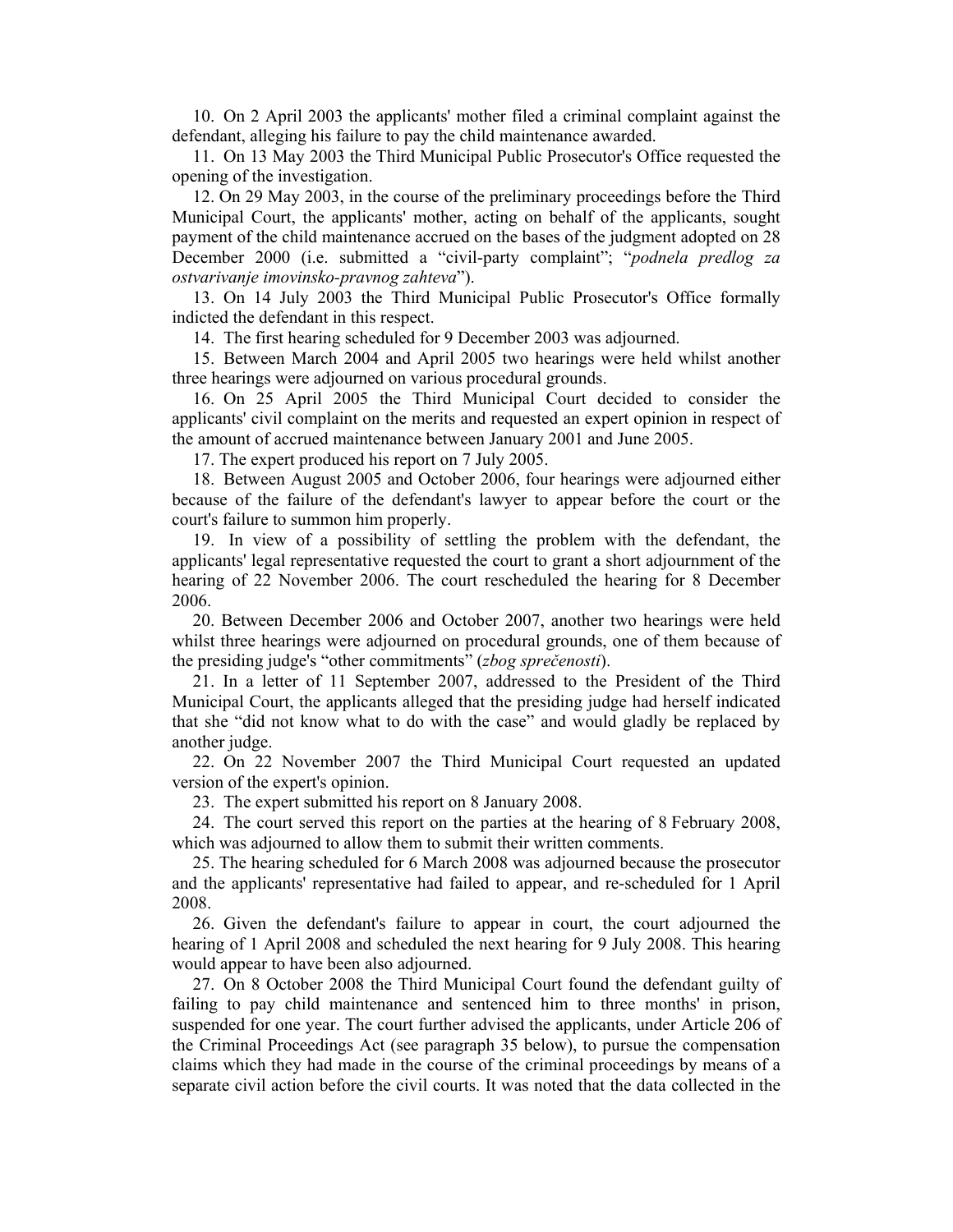course of the criminal proceedings were not sufficient to determine the matter in the criminal context.

28. It would appear that this judgment was not served on the applicants' representative.

29. On 12 February 2009 the District Court (*Okružni sud*) in Belgrade quashed the Third Municipal Court's judgment and remitted the case for re- consideration.

30. The Third Municipal Court subsequently adjourned the hearing scheduled for 22 June 2009 in view of the defendant's failure to appear in court.

31. On 16 July 2009 the Third Municipal Court discontinued the proceedings because the prosecution had become time-barred. It further advised the applicants that they could pursue their claim for damages in a separate civil suit. No appeal having been submitted, this decision became final on 9 October 2009.

#### II. RELEVANT DOMESTIC LAW

32. The relevant domestic law is set out in the Court's judgment of (*Vinčić and Others v. Serbia*, nos. 44698/06, 44700/06, 44722/06, 44725/06, 49388/06, 50034/06, 694/07, 757/07, 758/07, 3326/07, 3330/07, 5062/07, 8130/07, 9143/07, 9262/07, 9986/07, 11197/07, 11711/07, 13995/07, 14022/07, 20378/07, 20379/07, 20380/07, 20515/07, 23971/07, 50608/07, 50617/07, 4022/08, 4021/08, 29758/07 and 45249/07, §§ 24-35, 1 December 2009), as well as in the Code of Criminal Procedure (*Zakonik o krivičnom postupku*, published in the Official Gazette of the Federal Republic of Yugoslavia nos. 70/01 and 68/02, as well as the Official Gazette of the Republic of Serbia – OG RS – nos. 58/04, 85/05, 115/05, 46/06, 49/07, 122/08, 20/09 and 72/09).

33. Under Serbian law a victim of a criminal offence may seek financial reparation for the damage sustained from the perpetrator either by filing a civil party (pecuniary) complaint in criminal proceedings pursuant to the Code of Criminal Procedure, or by bringing a separate civil claim.

34. According to Article 201 of the Code of Criminal Procedure, a civil party claim (*imovinsko-pravni zahtev*) arising out of the commission of a criminal offence shall be decided, following the request of an authorised claimant, in the course of criminal proceedings unless it significantly delays those proceedings. Under Article 203, this claim may, *inter alia*, be submitted to the competent criminal court of first instance up until the conclusion of the main hearing.

35. The Act further provides under Article 206 that should the court find the accused guilty, the victim may be awarded full or partial compensation. In the latter case, the court may advise him or her to seek the remainder of the compensation sought in civil proceedings. The same applies if evidence taken in criminal proceedings is insufficient to have damages awarded. In case of an acquittal or dismissal of the prosecution, if the proceedings are discontinued or the indictment is rejected, the court shall advise the victim to pursue his or her compensation claim in a separate civil suit.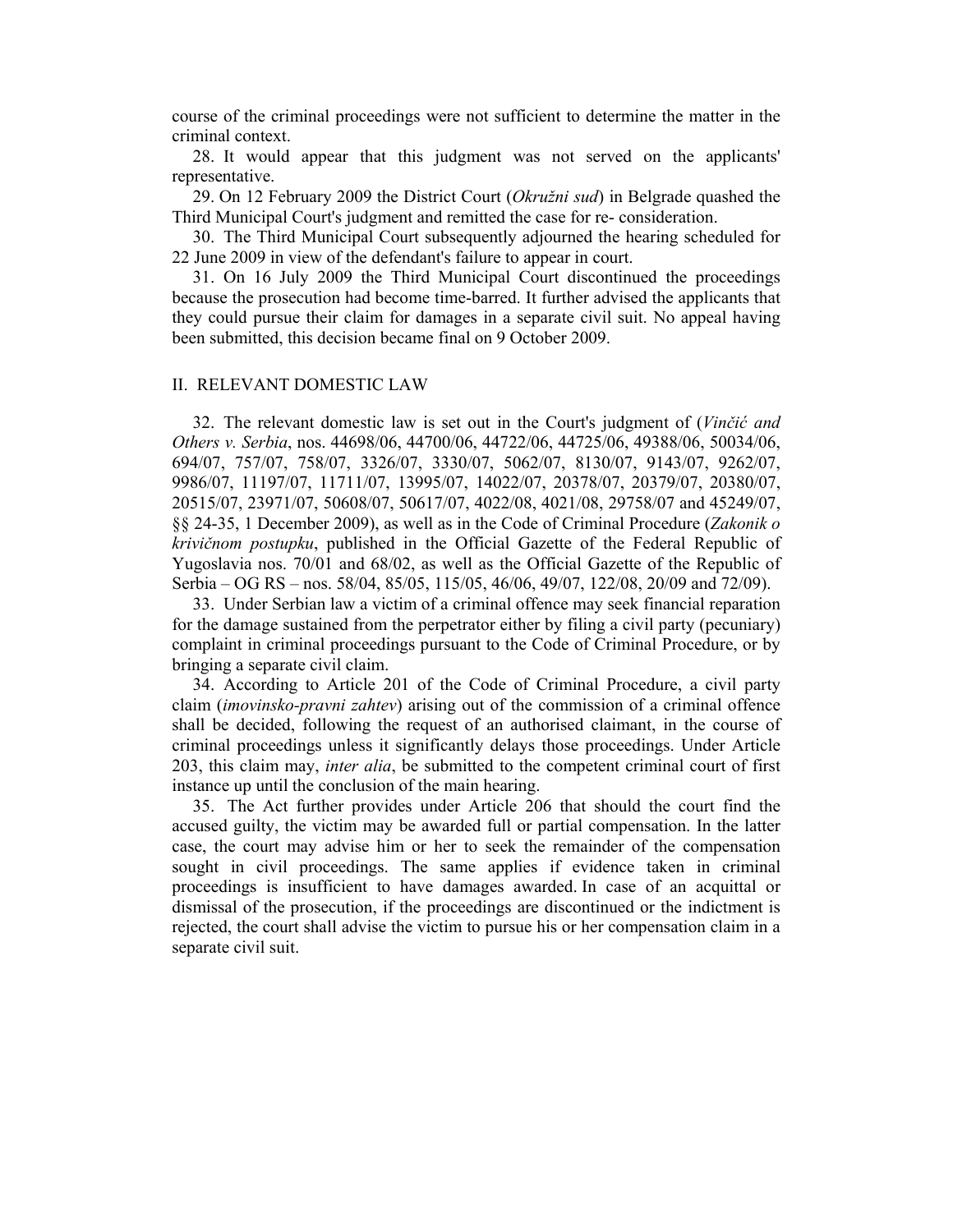## THE LAW

### I. ALLEGED VIOLATION OF ARTICLE 6 OF THE CONVENTION

36. Complaints were made on behalf of the applicants that the proceedings at issue had not been concluded within a reasonable time, as required by Article 6  $\S$  1 of the Convention, the relevant part of which reads:

"In the determination of his civil rights and obligations ... everyone is entitled to a fair ... hearing within a reasonable time by [a] ... tribunal ..."

#### **A. Admissibility**

#### *1. The parties' submissions*

37. The Government maintained that the applicants had not exhausted all effective domestic remedies within the meaning of Article 35 § 1 of the Convention. In particular, they had failed to lodge a constitutional appeal with the Constitutional Court of the Republic of Serbia (hereinafter "the Constitutional Court"), as well as to seek civil enforcement of the judgment of 27 June 2001.

38. As regards the constitutional appeal, the applicants stated that, at the material time, they had not considered the constitutional complaint a domestic remedy to be exhausted before submitting their case to the Court. The applicants further explained that the defendant had allegedly transferred all his property to his brother and current partner, meaning that no civil enforcement would have been possible. Lastly, they believed that the criminal proceedings would expedite the payment of the maintenance awarded, particularly following the criminal court's initial decision to consider their claims on the merits.

#### *2. The Court's assessment*

39. The Court notes that the present application was introduced on 26 June 2008. The Court further recalls that it has already held that a constitutional appeal should, in principle, be considered as an effective domestic remedy within the meaning of Article 35 § 1 of the Convention in respect of all applications introduced as of 7 August 2008 (see *Vinčić and Others v. Serbia*, cited above, § 51). The Court does not see any reason to hold otherwise in the present case, which is why the Government's objection in this respect must be dismissed.

40. As regards the Government's second objection, the Court notes that under the applicable domestic legislation a victim of a criminal offence may pursue a civil action for the damage sustained as a consequence of a criminal offence either by filing a civil-party complaint before the criminal courts simultaneously with the prosecution or by initiating a separate civil suit for damages (see paragraph 33). The Court observes that the applicants had made use of the criminal avenue (see paragraph 12). Bearing in mind that the criminal court had accepted to examine their civil claims, the applicants therefore had a legitimate expectation that the said court would proceed to rule on their merits. In any event, the applicants have not complained before this Court about the non-enforcement of the judgment of 27 June 2001, but only in respect of the protracted length of the criminal proceedings wherein they appeared as victims with a civil claim. Thus, for the purposes of this case, the Government's objection is clearly irrelevant and must, as such, be rejected.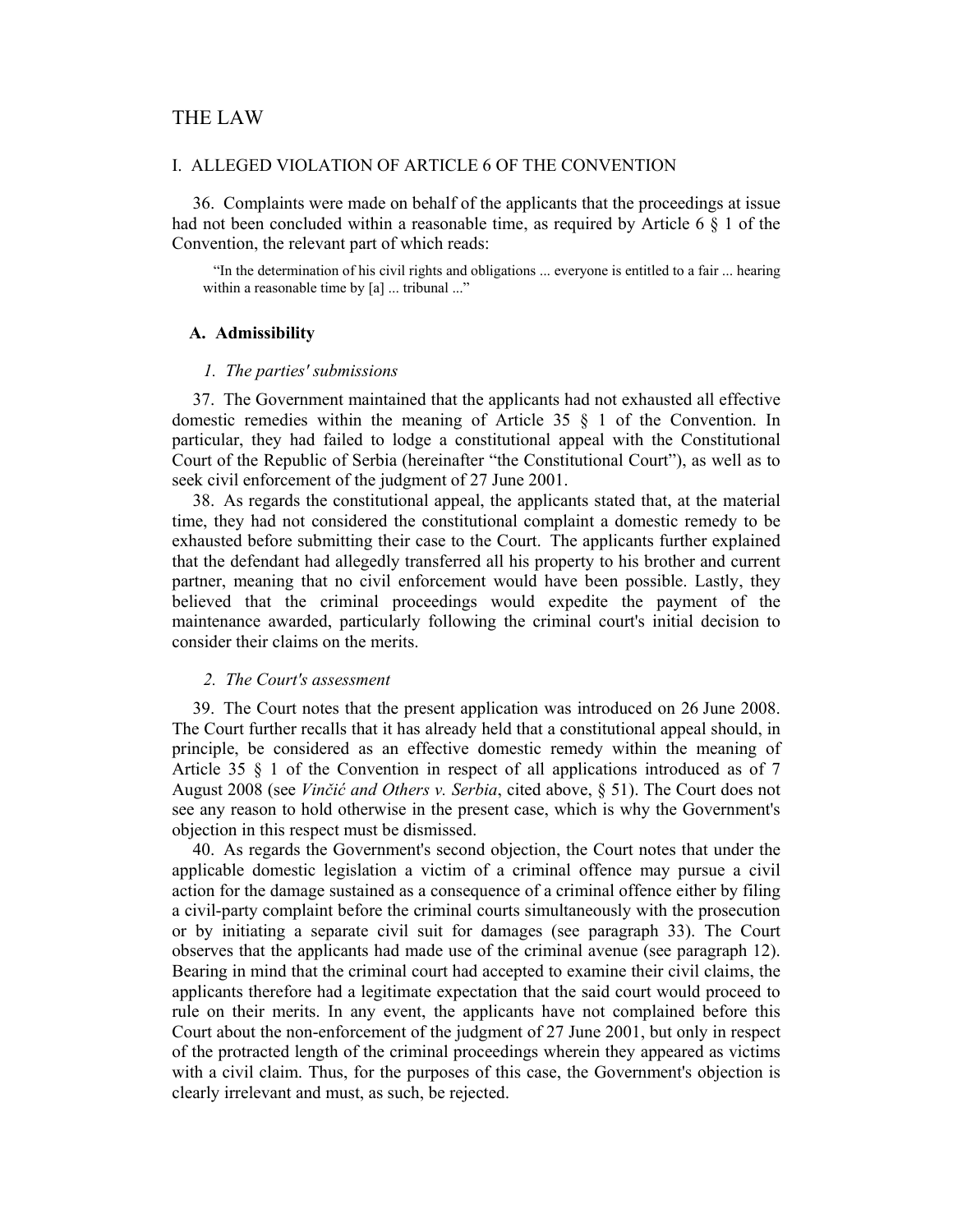41. In view of the above, the Court concludes that the applicants' complaints cannot be declared inadmissible for non-exhaustion of domestic remedies under Article 35 § 1 of the Convention. The Court also considers that the complaints are not manifestly ill-founded within the meaning of Article 35 § 3 of the Convention and finds no other ground to declare them inadmissible. The complaints must therefore be declared admissible.

#### **B. Merits**

#### *1. The parties' submissions*

42. The Government contested that the overall length of the proceedings in question had been excessive. In particular, they maintained that: (a) though it may be considered that the impugned criminal proceedings had started on 13 May 2003, the period which falls within the Court's competence *ratione temporis* began on 3 March 2004, the date when the Convention entered into force in respect of Serbia; (b) the case was relatively complex because of the court's responsibility to establish both the elements of a crime and the defendant's debt; (c) while several adjournments of the hearings could be imputable to the domestic authorities, the conduct of the applicants' legal representative had also contributed to the length; (d) the presiding judge had adjourned several hearings in order to ensure the defendant's right to a fair trial.

43. The applicants contested these arguments. They maintained that the proceedings in question were factually and legally simple. The applicants further submitted that they had not contributed to the delay at issue, but that the judicial authorities had sent a very disturbing message to irresponsible fathers to the effect that they could avoid paying child maintenance with impunity.

#### *2. The Court's assessment*

44. The Court notes at the outset that the applicants were not accused in the criminal proceedings complained of, but participated as the injured parties. In this connection, it notes that Article 6 does not apply to criminal proceedings in respect of the right to have third parties prosecuted or sentenced for a criminal offence. It may, however, apply under its "civil head" to criminal proceedings involving a determination of pecuniary claims asserted by the injured parties (so-called "civilparty complaints") and, even in the absence of such claims, to those criminal proceedings the outcome of which is decisive for the "civil right" in question (see *Perez v. France* [GC], no. 47287/99, §§ 57-72, ECHR 2004-I). Article 6 is applicable under its civil limb to the criminal proceedings from the moment when the victims join as civil parties, namely as of when they bring their action for the damage suffered as a result of a criminal offence (*Atanasova v. Bulgaria*, no. 72001/01, 2 October 2008, § 51; and *Boris Stojanovski v. "the former Yugoslav Republic of Macedonia"*, no. 41916/04, 6 May 2010,  $\S$  40), even if this happens during the preliminary investigation stage of the case (see *Tomasi v. France*, 27 August 1992, Series A no. 241-A; and *Perez v. France*, cited above, § 40).

45. The Court further recalls that the reasonableness of the length of proceedings must be assessed in the light of the circumstances of the case and with reference to the following criteria: the complexity of the case, the conduct of the applicant and the relevant authorities and what was at stake for the applicant in the dispute (see, among many other authorities, *Cocchiarella v. Italy* [GC], no. 64886/01, ECHR 2006-V; *Frydlender v. France* [GC], no. 30979/96, CEDH 2000-VII*; Zimmerman and Steiner*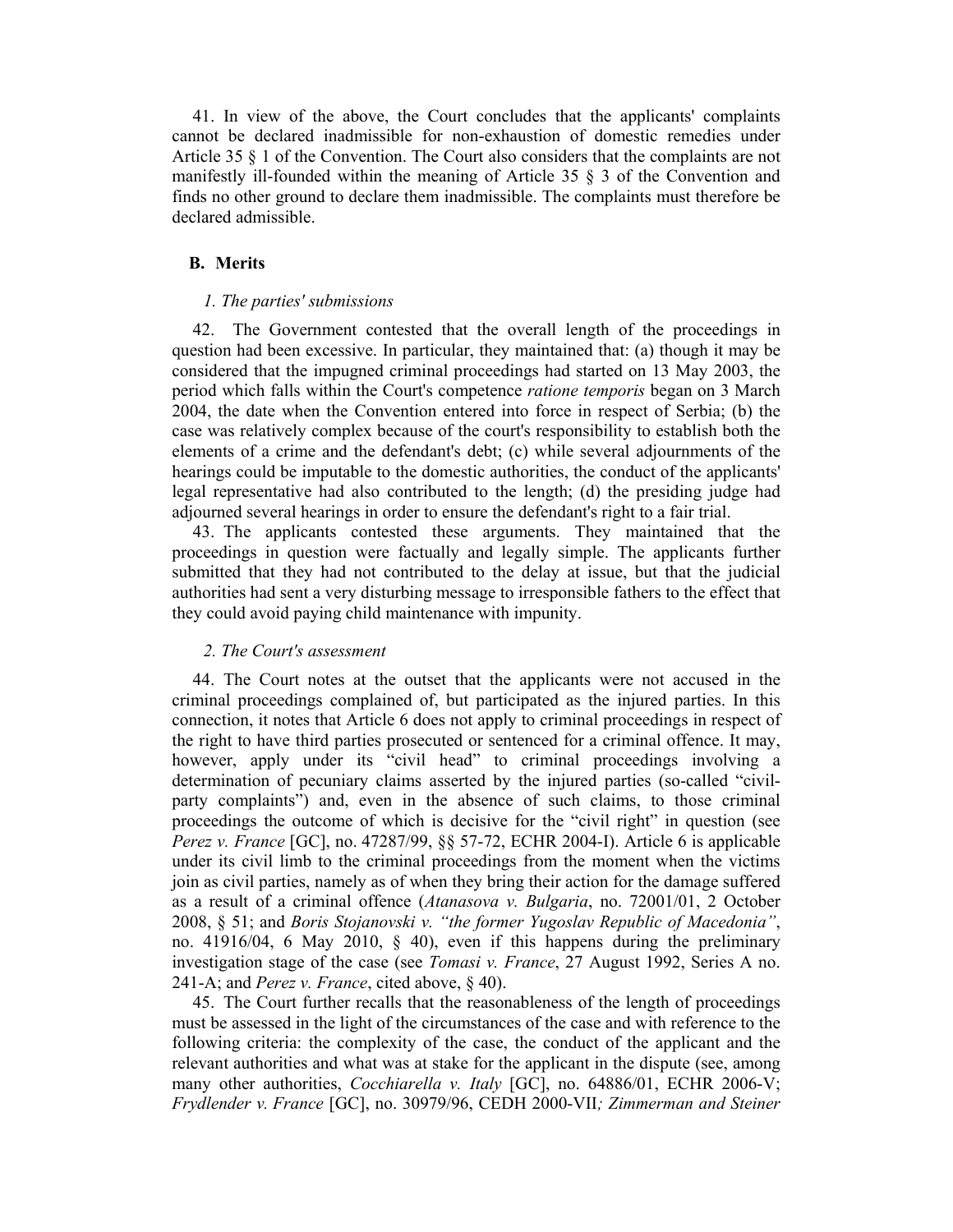*v. Switzerland*, 13 July 1983*,* Series A no. 66, and *Jablonski v. Poland*, no. 33492/96, 21 December 2000).

46. Turning to the present case, the Court firstly notes that Article 6 is applicable as of 29 May 2003, which was when the applicants' mother, acting on behalf of the applicants, filed the civil-party complaints in the course of the criminal investigation and they thus acquired the status of civil parties to the criminal trial. The complaints were obviously designed to secure a conviction which would have enabled the applicants to exercise their civil rights, i.e. the right to child maintenance as ordered by the judgment of 28 December 2000.

47. The Court secondly notes that, for the purposes of this case, the impugned proceedings lasted between 29 May 2003 and 9 October 2009, when the court's decision of 16 July 2009 became final. On 3 March 2004, the date when the Convention came into force in respect of Serbia, they had thus been pending for nine months, while following this date, they came within the Court's competence *ratione temporis* for a period of five years and seven months before two levels of jurisdiction (see, among other authorities, *Styranowski v. Poland*, judgment of 30 October 1998, *Reports of Judgments and Decisions* 1998-VIII, § 46).

48. Thirdly, the proceedings at issue were not particularly complex, they involved issues of great importance to the applicants, and furthermore, the Convention as well as the relevant domestic law require exceptional diligence in all child-related matters.

49. Fourthly, the applicants' conduct did not contribute to the procedural delay complained of, except, perhaps, in respect of their request for the adjournment of the hearing scheduled for 22 November 2006 for sixteen days in order to try to achieve a settlement, and only partially in respect of the hearing fixed for 6 March 2008, as their representative failed to appear, together with the prosecutor (see paragraphs 19 and 25 above). Furthermore, the second expert financial report was needed to calculate the maintenance, as well as the statutory interest, accrued in the course of the proceedings themselves.

50. Fifthly, while the domestic courts need to protect the due process in respect of the defendant, they should also afford adequate protection to the victims, particularly where they happen to be young and vulnerable.

51. Sixthly, the Court observes that the prosecution of the defendant became timebarred and that as a result it became impossible for the applicants to obtain a decision on their claim in the criminal proceedings.

52. In view of the above, as well as the fact that there were several significant periods of judicial inactivity and a number of unwarranted adjournments, the Court finds that the protracted character of the proceedings were mainly imputable to the respondent State's judicial authorities.

53. The Court is therefore of the opinion that the length of the proceedings complained of has failed to satisfy the reasonable time requirement. There has, accordingly, been a violation of Article 6 § 1 of the Convention.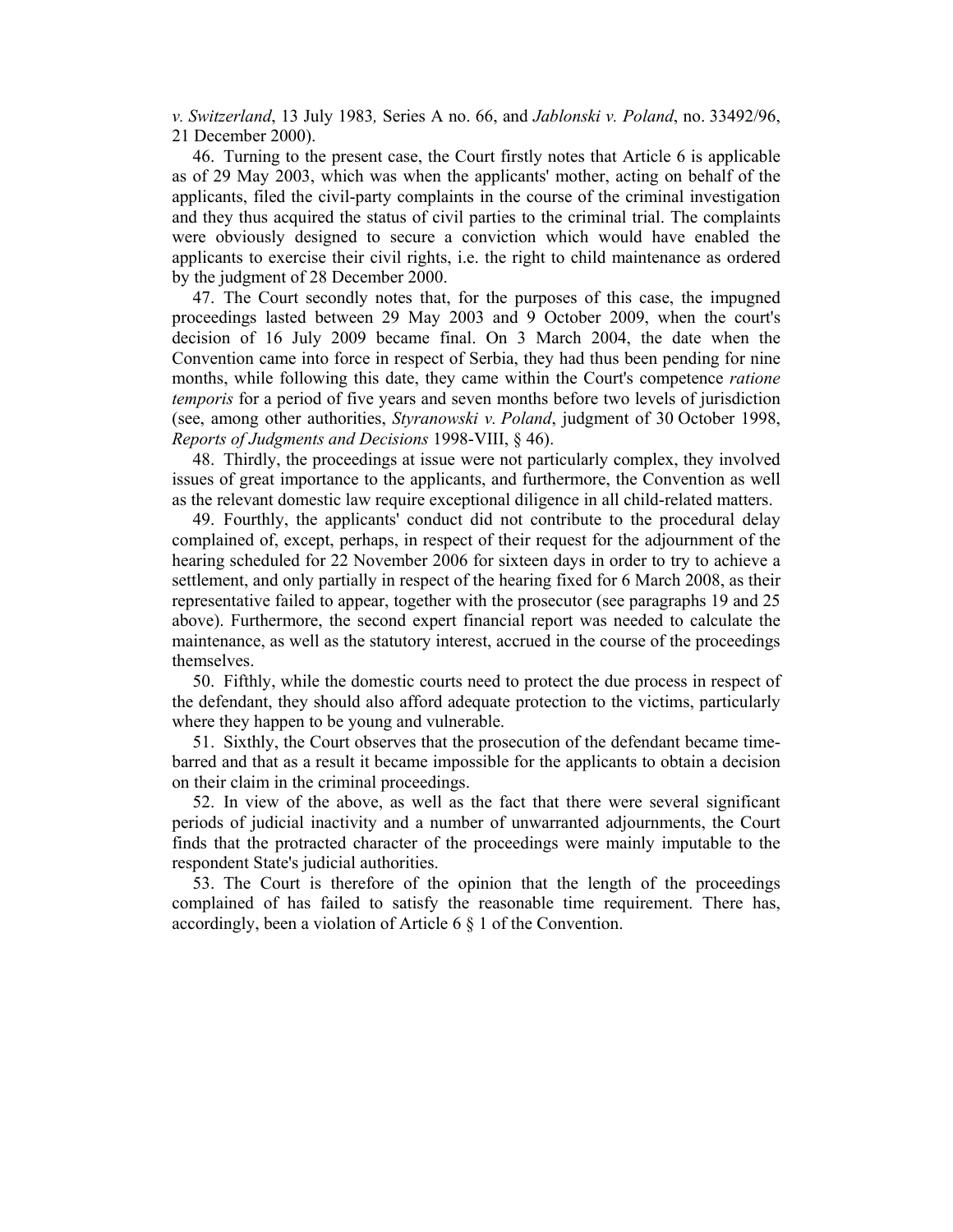#### II. APPLICATION OF ARTICLE 41 OF THE CONVENTION

54. Article 41 of the Convention provides:

"If the Court finds that there has been a violation of the Convention or the Protocols thereto, and if the internal law of the High Contracting Party concerned allows only partial reparation to be made, the Court shall, if necessary, afford just satisfaction to the injured party."

#### **A. Damage**

55. The applicants claimed EUR 25,500 in respect of the damage suffered as a result of a violation of their rights guaranteed under Article 6, as well as the payment of the maintenance awarded domestically.

56. The Government contested their claims.

57. The Court considers that the applicants' claims, in so far as they relate to the payment of the maintenance, must be rejected, as the Court does not discern any causal link between the violation found and the damage alleged.

58. The Court, however, takes the view that the applicants have suffered some non-pecuniary damage as a result of the violation found which cannot be made good by the Court's mere finding of a violation. Making its assessment on an equitable basis, as required by Article 41 of the Convention, the Court awards the applicants EUR 2,600 under this head.

#### **B. Costs and expenses**

59. The applicants claimed EUR 500 for the costs and expenses incurred before this Court. They further claimed the costs and expenses incurred before the domestic courts without specifying the exact amount.

60. The Government contested these claims.

61. According to the Court's case-law, an applicant is entitled to the reimbursement of costs and expenses only in so far as it has been shown that these have been actually and necessarily incurred and were reasonable as to quantum (see *Iatridis v. Greece* (just satisfaction) [GC], no. 31107/96, § 54, ECHR 2000-XI). In the present case, regard being had to the documents in its possession and the above criteria, the Court rejects the applicants' claim for costs and expenses before the domestic courts as they were not incurred in order to remedy the violation in issue, but considers it reasonable to award them EUR 500 for the proceedings before it.

## **C. Default interest**

62. The Court considers it appropriate that the default interest should be based on the marginal lending rate of the European Central Bank, to which should be added three percentage points.

## FOR THESE REASONS, THE COURT UNANIMOUSLY

1. *Declares* the application admissible;

2. *Holds* that there has been a violation of Article 6 of the Convention;